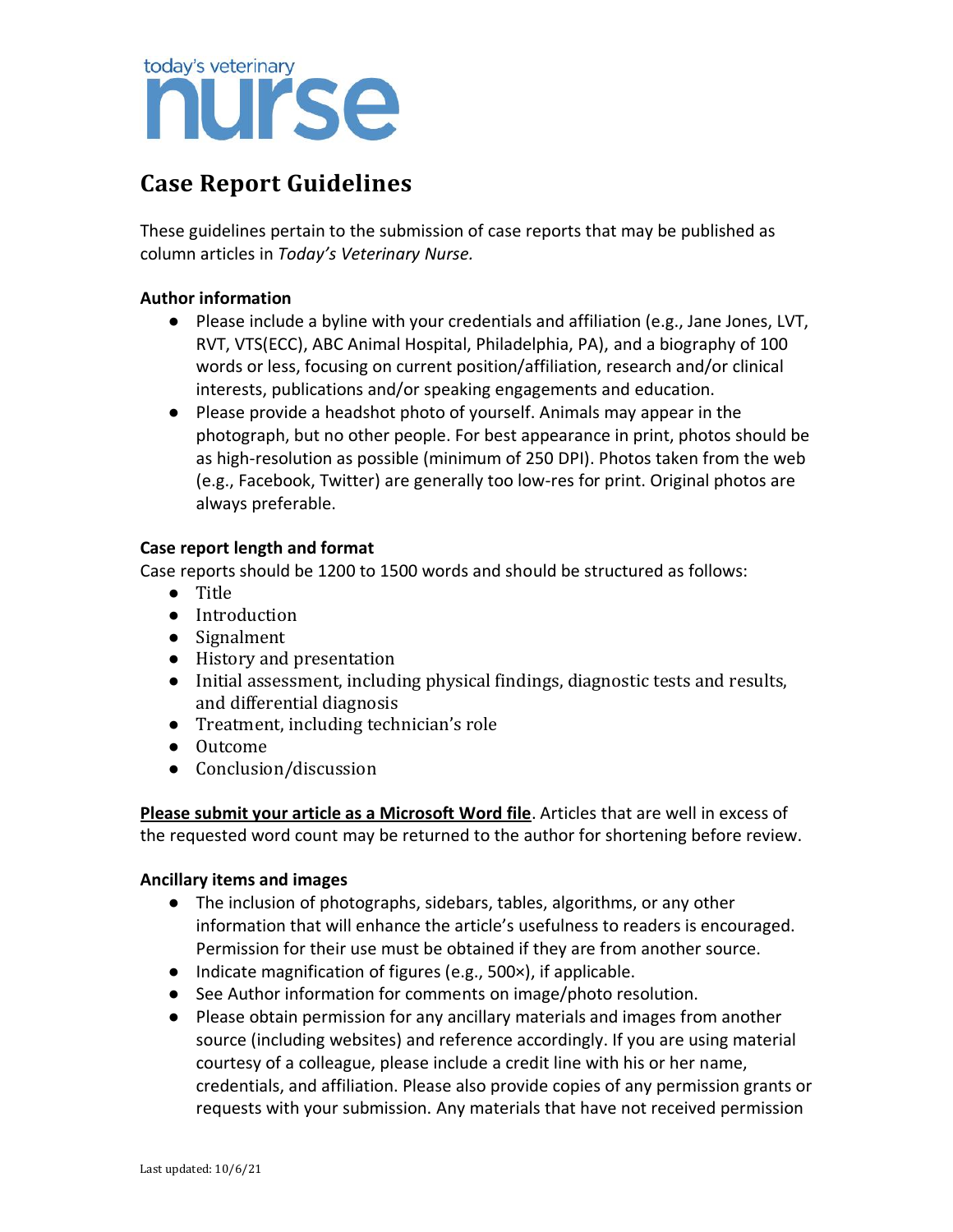## today's veterinary nurse

at the time the journal issue goes to print will be removed from the article before publication.

● If necessary for clarity or copyright purposes, *Today's Veterinary Nurse* can rework, enhance, or otherwise format original illustrations provided with a manuscript. The author will be consulted before such changes are made and will be asked to approve the revised illustration for accuracy. Revised illustrations are copyrighted by *Today's Veterinary Nurse* and may be used by NAVC in other contexts.

#### **References (if necessary)**

- Please use references to support statements that include data (e.g., "Studies have shown that…" or "50% of animals…"). If possible, the original source of the data (e.g., the original study) should be referenced.
- Use of the most recent available published material (e.g., textbook edition) is encouraged. References must have been published within the past 10 years, unless historical information is being presented.
- References should be numbered consecutively in the text (superscript or in parentheses) and listed in numerical order at the end of the article. List each reference only once and use the same number each time it appears in text.
- $\bullet$  References should be cited in AMA format: e.g., Author last name and initial(s). Title of article/manuscript. *Title of book/periodical/etc*. Date of publication (day/month/year, if applicable); volume (issue):page numbers.
	- o Journal reference example: Vareia AS, Moore VA, Little SE. Sleep fragmentation. *Sleep.* 2002;9(2):116-119.
	- o Book reference example: Kiss G, Radvanyi SZ, Szigeti G. Cryptococcosis infection in the cats. In: Green CE, ed. *Infectious Diseases of the Dog and Cat*. 2nd ed. Philadelphia: Mosby; 1998:399-402.

#### **Contact Information and Author Availability**

Please provide:

- Phone numbers, fax number, and e-mail address for correspondence during editing process.
- Mailing address for author payment.
- Please let us know if there is any extended period of time that you will be unavailable to approve your edited article and final layout.

#### **Peer Review**

Case reports submitted to *Today's Veterinary Nurse* will be peer reviewed for adherence to the general standard of care. Review comments will be forwarded to the author to revise the article before editing.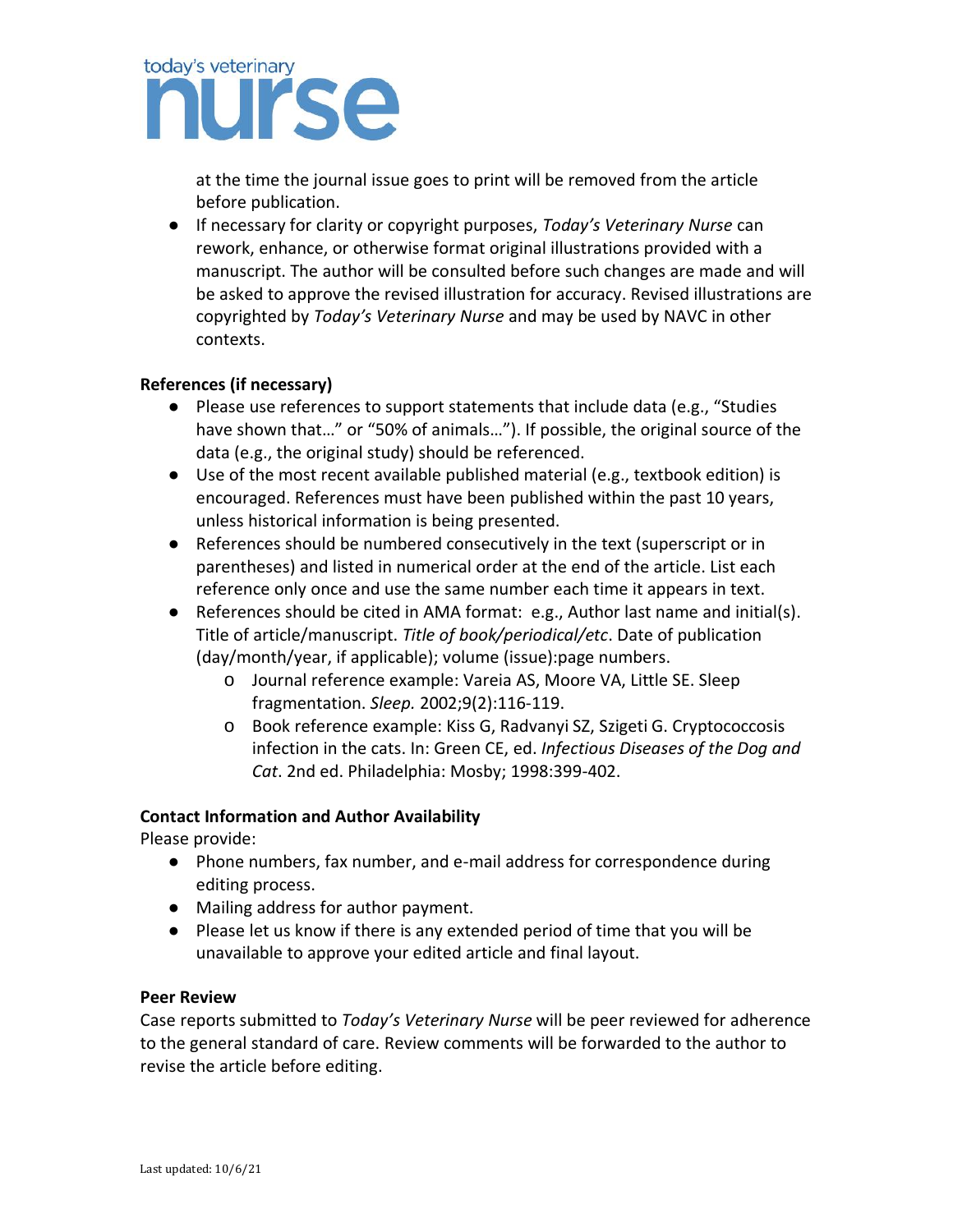## today's veterinary nurse

If a case report fails peer review **and** the author refuses to revise it, *Today's Veterinary Nurse*, at our discretion, will not pay an honorarium for work already performed.

#### **Eligibility**

Case reports are accepted for consideration to publish with the understanding that they represent original, unpublished work submitted solely to *Today's Veterinary Nurse* and that they have not been, and will not be, submitted elsewhere unless rejected by the editor/publisher.

#### **Copyright and Disclosure**

Case reports are submitted and accepted for publication with the implicit understanding that the publisher is assigned copyrights as per standard practice in publishing and that the article can be disseminated in all media formats. Please fill out the attached conflictof-interest/disclosure form and return it with your submitted case report.

#### **Editing**

Case reports may be edited to be consistent with *Today's Veterinary Nurse's* format and style. While content may sometimes be reorganized, it will remain true to the author's intent. The author will have the opportunity to approve both the edited manuscript and the final layout prior to publication.

#### **Honorarium**

On acceptance of the case report after peer review, *Today's Veterinary Nurse* will pay the author a \$300 honorarium. All state and federal income taxes are the responsibility of the author.

#### **Submission**

Please submit your article, images, and information as requested in these guidelines to: NAVC | *Today's Veterinary Nurse* Andy Zunz, Executive Editor Email: [azunz@navc.com](mailto:azunz@navc.com) Phone: 813-629-0716

Electronic submission is requested. Images should be submitted separately from the manuscript (i.e., do not embed images in the manuscript). If the images are too large to be emailed, please contact art director, Elizabeth Fleener [\(efleener@navc.com\)](mailto:efleener@navc.com) for further instructions.

*Today's Veterinary Nurse*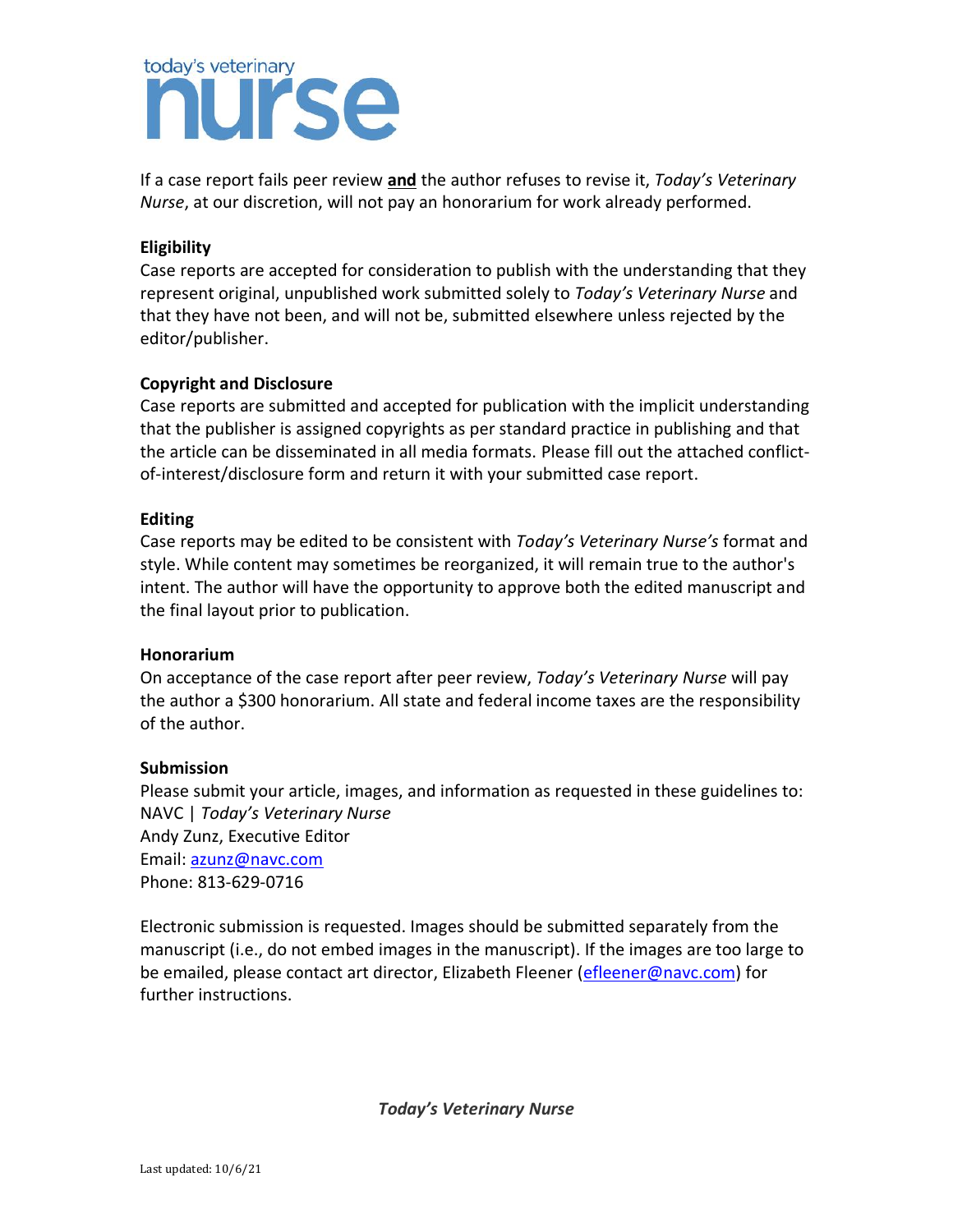

#### **Conflict of Interest and Disclosure Form**

*Today's Veterinary Nurse* (TVN) requires all authors to complete this form to identify any actual or potential conflicts of interest.

The intent of this disclosure is not to prevent an author with a significant financial or other industry relationship from writing an article, but rather to provide TVN subscribers with information on which they can make their own judgments as to whether the author's interests or relationships influence the article with regard to exposition or conclusion.

#### **Financial Disclosure**

This section asks about your financial relationships with veterinary healthcare entities that could be perceived to influence, or that give the appearance of potentially influencing, information you are presenting in your article.

Relevant financial relationships are relationships in which you receive a financial benefit in excess of \$500 (see list below for examples). Financial relationships can also include "contracted research" where the institution gets the grant and manages the funds and you are the principal or named investigator on the grant.

Report all sources of revenue paid (or promised to be paid) directly to you or your institution on your behalf over the 12 months prior to submission of the article and in the immediate future (e.g., upcoming payment for current presentation, financial benefit to be paid within the next 3 months). This should include all monies from sources with relevance to the submitted article. If there is any question, it is usually better to disclose a relationship than not to do so.

For grants you have received, you should disclose support ONLY from entities that could be perceived to be affected financially by the article, such as drug companies, or foundations supported by entities that could be perceived to have a financial stake in the article. Public funding sources, such as government agencies, charitable foundations, academic institutions, or nonprofit organizations, need not be disclosed. For example, if a government agency sponsored a study in which you have been involved and in which drugs were provided by a pharmaceutical company, you need only list the pharmaceutical company.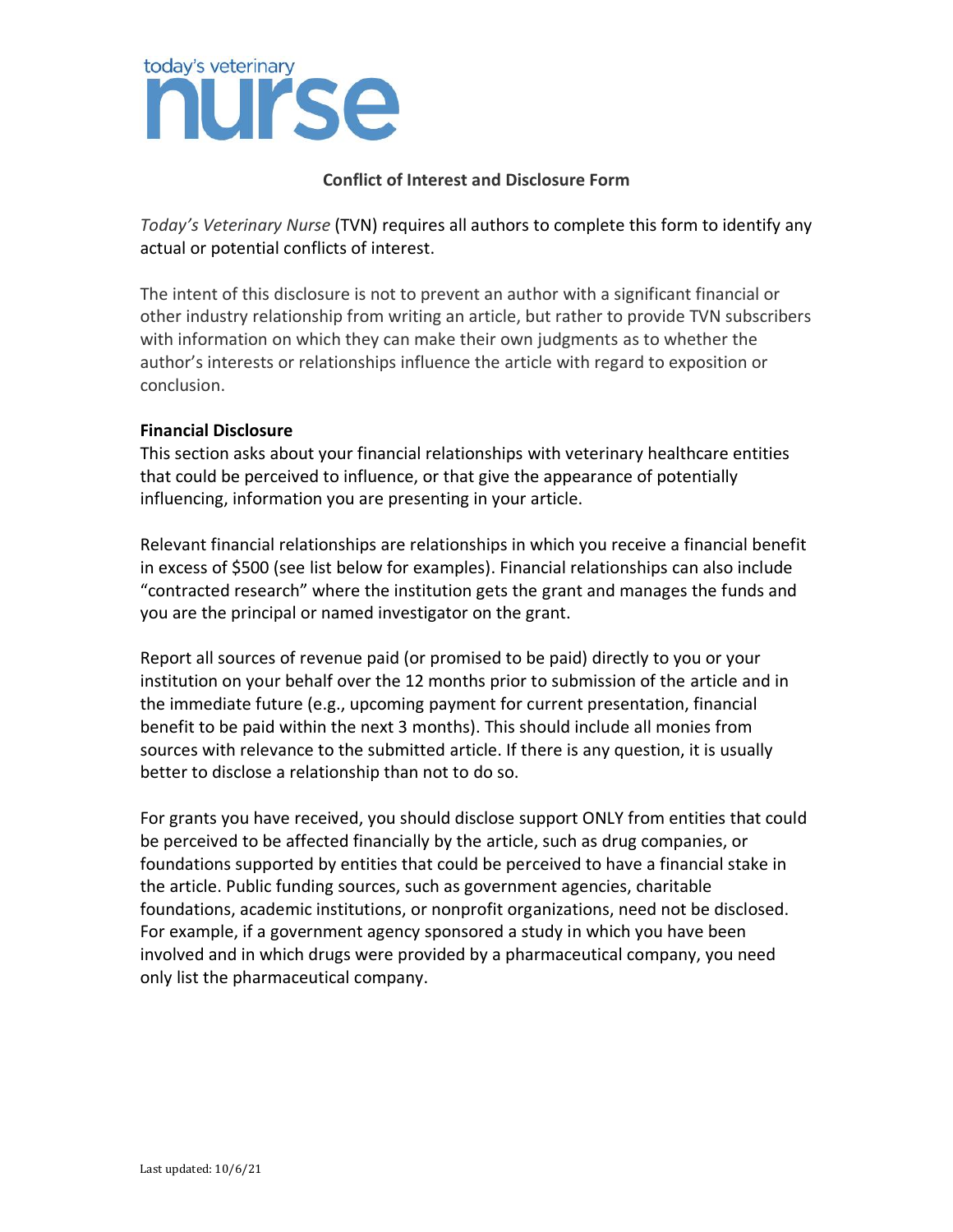# 

#### **Disclosure Form**

*Please disclose your relevant financial relationships with veterinary healthcare entities. If you are self-employed in a capacity relevant to the subject of your content, please indicate that here.*

| Role or financial asset received        | Company/Organization name(s) |
|-----------------------------------------|------------------------------|
| Employee                                |                              |
| Board member or officer                 |                              |
| Consultant/advisory board member        |                              |
| Speakers bureau                         |                              |
| Grant/Research support                  |                              |
| Gift                                    |                              |
| Honorarium                              |                              |
| Speaking fee                            |                              |
| Royalties (including trademarks and     |                              |
| patents)                                |                              |
| Intellectual property rights            |                              |
| Ownership interest (e.g., stocks, stock |                              |
| options)                                |                              |

Are there any other matters not covered above that you believe may create an actual or potential conflict of interest in connection with your content? (describe):

\_\_\_\_\_\_\_\_\_\_\_\_\_\_\_\_\_\_\_\_\_\_\_\_\_\_\_\_\_\_\_\_\_\_\_\_\_\_\_\_\_\_\_\_\_\_\_\_\_\_\_\_\_\_\_\_\_\_\_\_\_\_\_\_\_\_\_\_\_\_ \_\_\_\_\_\_\_\_\_\_\_\_\_\_\_\_\_\_\_\_\_\_\_\_\_\_\_\_\_\_\_\_\_\_\_\_\_\_\_\_\_\_\_\_\_\_\_\_\_\_\_\_\_\_\_\_\_\_\_\_\_\_\_\_\_\_\_\_\_\_

By signing below, I agree to the following:

The information above is true and complete to the best of my knowledge.

Signature: \_\_\_\_\_\_\_\_\_\_\_\_\_\_\_\_\_\_\_\_\_\_\_\_\_\_\_\_\_\_\_\_\_\_\_\_ Date: \_\_\_\_\_\_\_\_\_\_\_\_\_\_\_\_\_\_